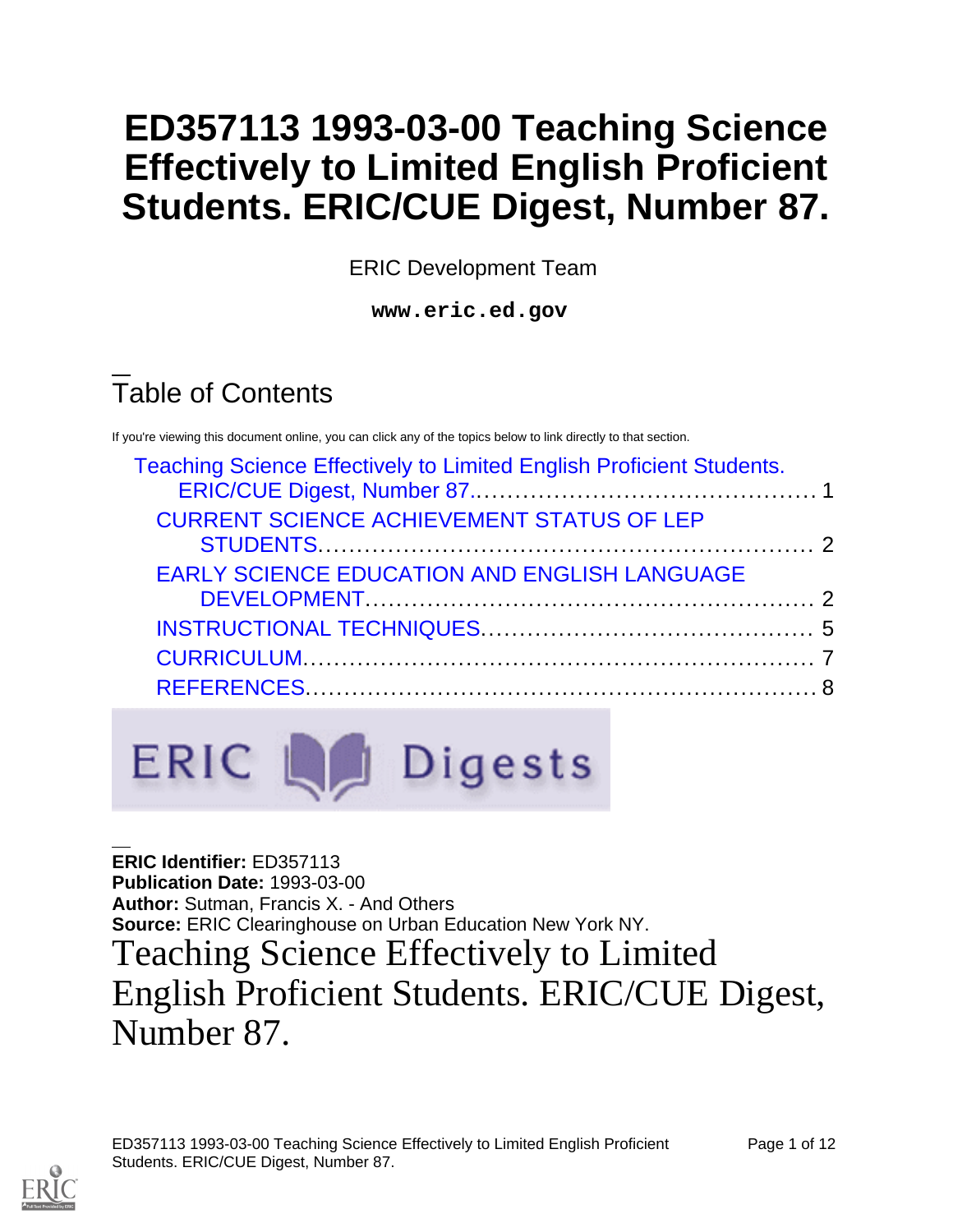### THIS DIGEST WAS CREATED BY ERIC, THE EDUCATIONAL RESOURCES INFORMATION CENTER. FOR MORE INFORMATION ABOUT ERIC, CONTACT ACCESS ERIC 1-800-LET-ERIC

A quality science education is essential to the future success of all students, as is proficiency in the English language. Since limited English proficient (LEP) students learn English skills most effectively when they are taught across the curriculum, it is especially productive to integrate science and English teaching. An integrated curriculum that teaches science in a way that is understandable and meaningful to multicultural students, as it promotes increased English language proficiency, can be developed for students at all educational levels, and does not require teachers with knowledge of the students' native languages.

While much of the science curricula currently in use is not effective for LEP students, new teaching methods and curricula are being developed that show great promise in their ability to provide students with a good education in both science and English. This digest discusses and provides examples of these innovations. It also presents two reference lists: one offers general references of use to teachers and administrators, the other includes specific examples of instructional materials for use with students.

## <span id="page-1-0"></span>CURRENT SCIENCE ACHIEVEMENT STATUS OF LEP STUDENTS

Schools with large Hispanic/LEP and other minority populations have habitually clustered these students into low ability tracks without consideration of their actual abilities or potential for academic success. The result of this discriminatory practice is the severe underrepresentation of minorities in advanced science and mathematics classes, and thus, in careers requiring advanced level science or math skills. In fact, although the overall high school completion rate among all 25- to 29-year-olds was nearly 80 percent during the 1977-90 period, for Hispanics it was only 60 percent. During the same period, the number of Hispanics who received college degrees in the sciences, compared with other racial and ethnic groups, dropped significantly and continuously. Further, while African Americans and Hispanics constitute 10 and 7 percent of the total professional workforce, respectively, the representation of each group in the scientific workforce is only 2 percent. This disproportionate representation is damaging not only to the future well-being of the minorities denied science careers, but to the nation as a whole, which cannot afford to waste any available talent if all its technological needs are to be met.

## <span id="page-1-1"></span>EARLY SCIENCE EDUCATION AND ENGLISH LANGUAGE DEVELOPMENT

Urban schools have a higher than average number of students with disadvantaged

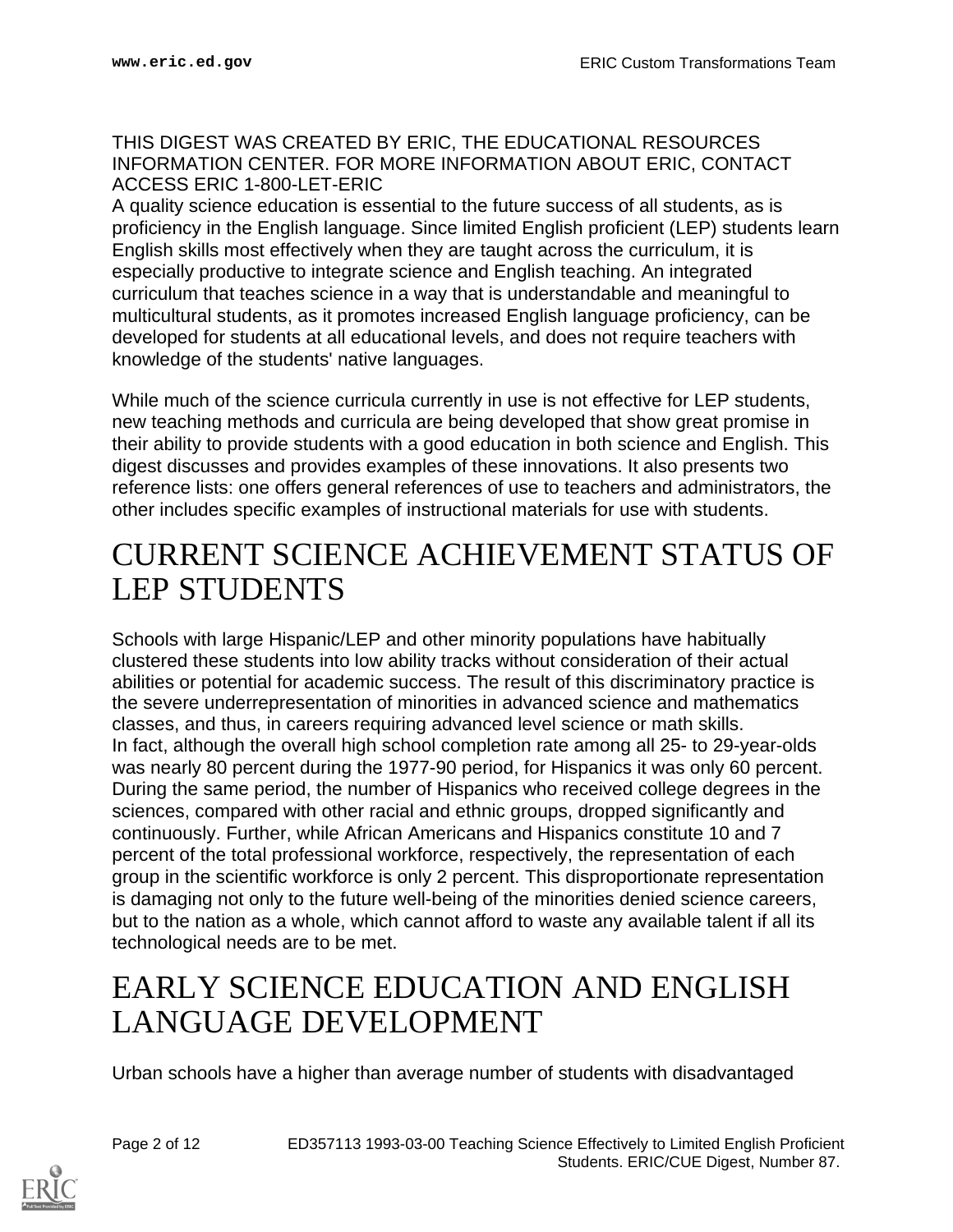home environments that can compromise their ability to learn, and they also have large numbers of LEP students. A preschool science curriculum that includes English instruction can help young children overcome many obstacles to learning, however, and can prepare them for further effective schooling.

Such a curriculum must help young students make connections between their generation and those of the past for them to learn most successfully. Therefore, to best stimulate children's intellectual development, schools need to acquire a surer feel for contemporary cultural conditions. School professionals must become familiar with the diverse ethnic and cultural backgrounds of their students in order to draw on these differences to make instruction more meaningful and relevant. Below, a few examples of appropriate curricula are briefly described.

### 0

Experience with Plant and Animal Life. In particular, preschool students enjoy and learn from an environment that includes live animals and plants. They learn to respond to stimuli and to improve their language skills as they observe and handle living things, some of which may be an integral part of their native culture. Naturally motivated to describe, discuss, and compare plant and animal characteristics and behavior, nursery school children can readily overcome inhibitions to learning. They can also transfer the expanded knowledge of their own language gained through science activities to English. Moreover, experiences with description lay the groundwork for understanding the more abstract ideas presented in later science instruction.

Nutrition and Health Instruction. Learning about effective nutrition and health through the observation of the results of the various diets of living organisms increases young students' science knowledge as it encourages better eating habits. Simple experiments such as demonstrating the variety of types of sugars in nature, not only the kind produced from cane pique children's interest and provide information on the benefits (and costs) of eating certain categories of food. For students from homes where good nutrition is not stressed, knowledge about readily available, healthful, and inexpensive foods, if they act on it when they are able, can have a direct impact on their health, and, thus, on their ability to learn.

### K-12 SCIENCE EDUCATION AND ENGLISH LANGUAGE PROFICIENCY

At the elementary level, science, with its opportunities for hands-on experiences that allow students to see and feel the meaning of words instead of just hearing the definitions, is an excellent vehicle for second language development. In high school, proficiency in the language of instruction can be developed as science content is taught. Several premises are especially important to teaching science and English language skills simultaneously to LEP students: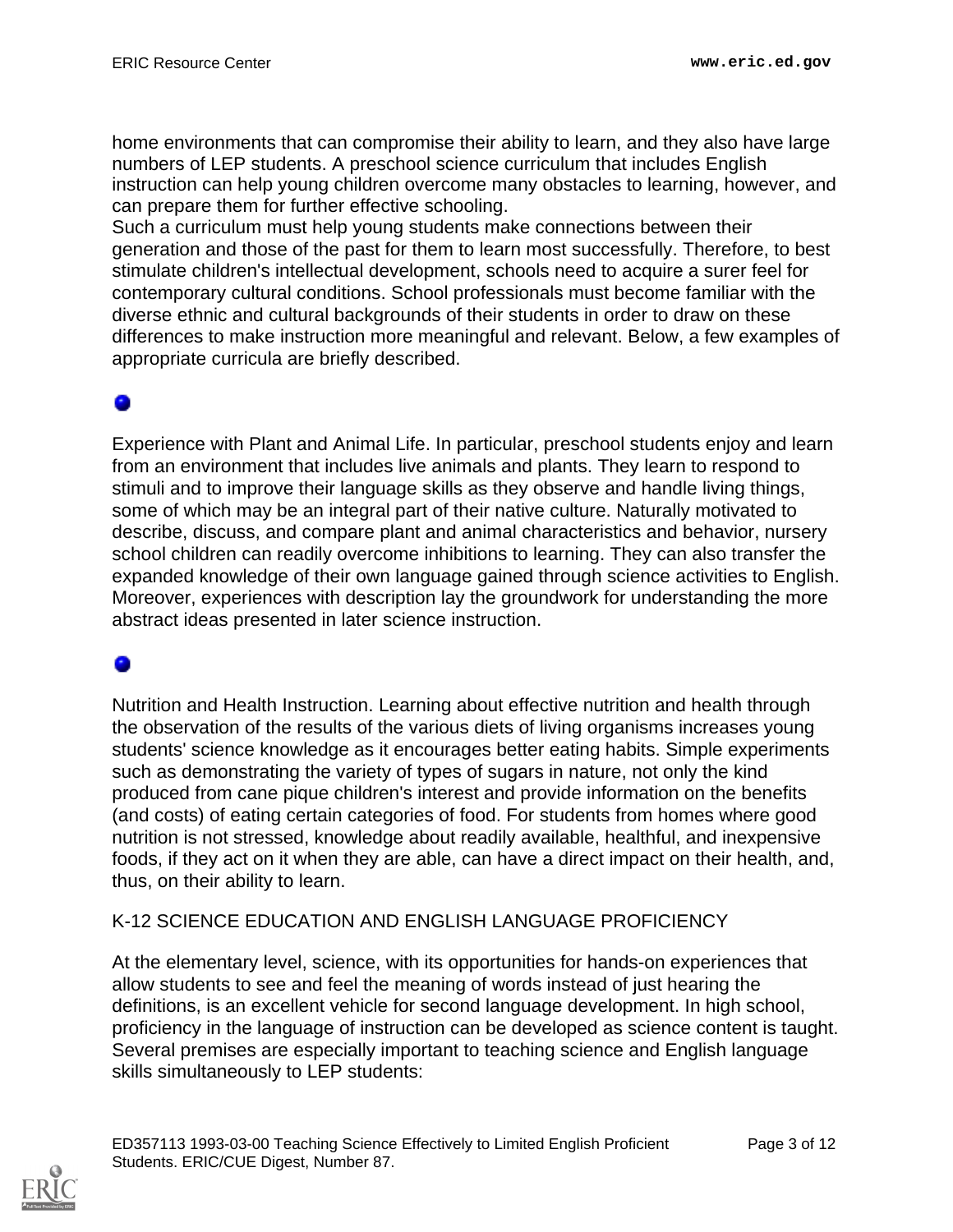Science content taught to LEP students should be the same as content taught to the other students. Science comprises the descriptions developed over time to explain how and why the environment operates as it does, and these understandings are universal, not more or less appropriate for members of certain cultures or races. In addition, universal access to an advanced science education is necessary to ensure equitable access to science career opportunities.

### ۰

Cultural examples relevant to LEP students should be used to illustrate science content. An easy way to make science relevant to students is to point out the role it plays in their everyday lives. Explaining how water gets into their faucets and how heat gets into their radiators are two examples. Using students' own diets to explain the food chain and referring to agricultural practices in their native countries also personalize learning. Students should be encouraged to draw examples from their lives as a way of sharing information with students from different backgrounds, validating their own experiences, and learning to communicate in English.

In addition, it is important to point out language and other minority scientists who have made significant contributions to scientific knowledge in the U.S. Doing so promotes admiration by all students for the accomplishments of people of many different backgrounds. Equally important, it provides students who share the culture of the scientists with a role model and, thus, with the hope they, too, can have a successful career in science.

### ۰

Science instruction is most effective when the content is organized around common themes. The themes can be broad science concepts such as the nature of matter or magnetic energy; or they can be societal issues such as the pollution and purification of water or the impact of drugs on the physiology and behavior of living organisms. This approach puts scientific knowledge in a comprehensible context with relevance to students' lives, which increases the probability that students will continue to want to learn science and language on their own; extends the time over which a single topic is studied, allowing more time for understanding and reflection, and for repetition in the use of the English vocabulary; and reduces the propensity to overcrowd the curriculum with complex content and vocabulary.

Effective instructional strategies for curricula based on themes include hands-on experience in a cooperative learning environment. In addition, multiple references are needed, rather than a single textbook, so students learn the value of investigating and comparing a variety of sources in order to learn, and are exposed to many types of

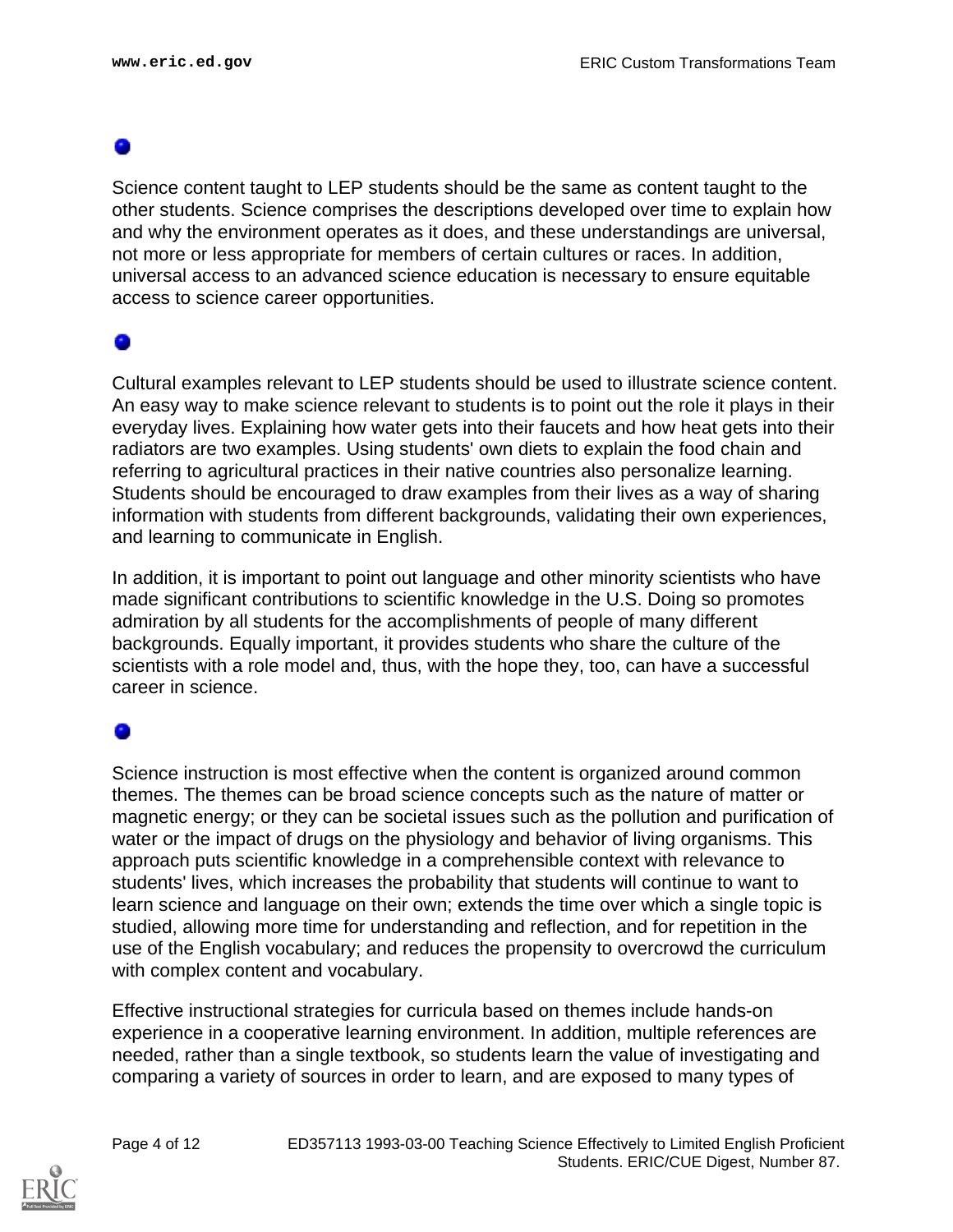writing and a larger English vocabulary.

English language development must be an integral objective of all science instruction. It is important to incorporate vocabulary development into science lessons both to ensure that students understand the science and to improve their English skills. Teachers should review the English terms or names to be used in a lesson before it is begun; help students label with stickers items to be used in an experiment; and verbally describe what they are doing, using language appropriate to the students' proficiency level. They should follow up by asking students to repeat the activity and describe it in their own words.

One way for students to develop English language skills is for them to carry out investigations within a group of students with varying levels of English proficiency, and to engage in follow through activities that motivate them to use English. Examples of such activities include writing summaries of the procedures used and results of their investigations, preparing a verbal presentation on it, and drawing a picture of it and explaining the picture in writing or verbally. Group activities include writing and producing a play, including English language prompt cards.

Many science trade books discuss specific topics or present biographies of scientists for students at all education and English proficiency levels. After students read these, teachers should lead a discussion, pose and ask for questions, and in general integrate promotion of English comprehension and language development with learning the content of the books.

## <span id="page-4-0"></span>INSTRUCTIONAL TECHNIQUES

A major goal of science instruction is to develop students' ability to interpret and apply what they have learned. While simply memorizing facts can earn students good grades on standardized tests, and traditional teaching methods focus on providing students with those discrete facts, real learning requires the ability to understand, not just to repeat, course material. Thus, instructional techniques must stress development of thinking skills as well as acquisition of science information.

o

Group Instructional Classroom Organization. Research and experience have demonstrated that the classroom organization strategy most effective for teaching science to LEP students is cooperative learning because it fosters language development through inter-student (and possibly written) communication. In classrooms where LEP students have varying degrees of English language proficiency or come from different language backgrounds, the groups should reflect these variations as much as possible.

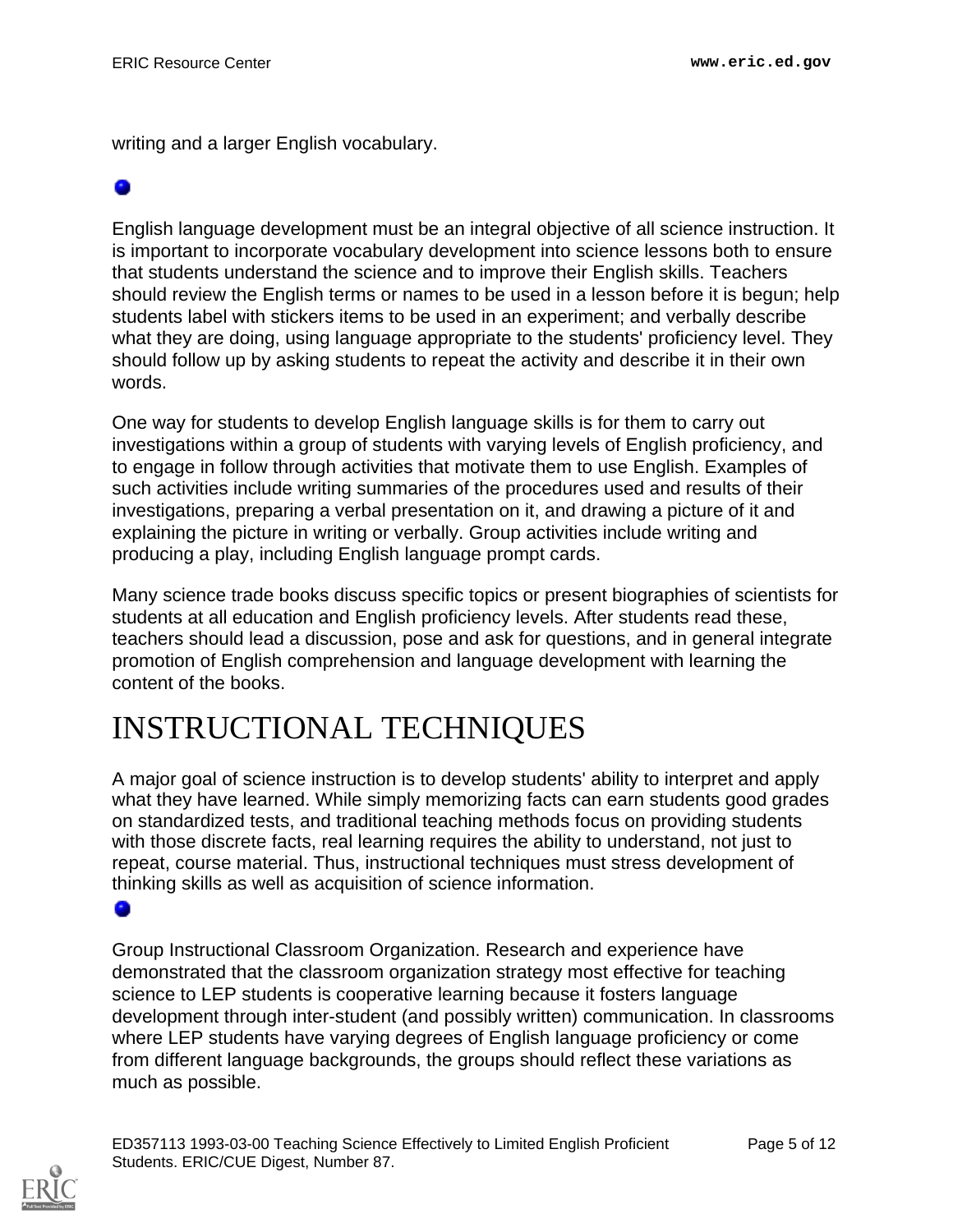To assure maximum involvement of all students within each group, each student should be assigned a specific task (i.e., chief experimenter, observer, recorder, mathematician). Tasks should be rotated among the students from lesson to lesson to provide each student with the opportunity for varied contributions and experiences. If translators are needed, this role should be assigned to the students with proficiency in the primary language or in English. Students should be given ample opportunity to make choices and decisions, within the groups and personally, about how to organize their projects. They should be encouraged to evaluate their own work, to challenge each other's explanations and approaches within the group, and to discuss coursework with the teacher.

Inquiry/Discovery Instruction. In a discovery environment, students have the opportunity to find the answers to the questions they themselves pose about a topic. They develop their English language skills as they articulate the problems they have devised and their efforts to solve them, and they learn to learn on their own. Students should also be given ample opportunities to test their own ideas. Ideally, teachers should provide a variety of resources to support students' discovery activities: materials for science laboratory investigations; reference books, newspapers and magazines, and access to libraries for additional materials; classroom visits from specialists in the community; field trips; films; and computer programs.

Lectures and demonstrations by teachers should be limited to use as summaries of what has been covered. They should not be used to convey new information because the purpose of the inquiry/discovery technique is for students to find out science information through their own efforts.

In order to provide students with the opportunity to think about and apply science concepts and to formulate complete thoughts in English, teachers should pose open-ended questions for them to answer. Assistance can take the form of providing references, helping students to use English to express their questions and answers; and helping them develop investigations that will lead to answers. Also, teachers should take care to use complete sentences, appropriate diction, and correct grammar. While this approach may result in coverage of less content, students will have a deeper understanding of the material that is covered, and will, ultimately, learn more because they learned not only some science concepts but also how to problem solve.

The inquiry/discovery method of science teaching is like the whole or natural language approach to teaching a new language. Whole language instruction deemphasizes pure memorization of language, stressing instead language skill development and comprehension through use of the language in a real world setting. Here, that setting is the science classroom.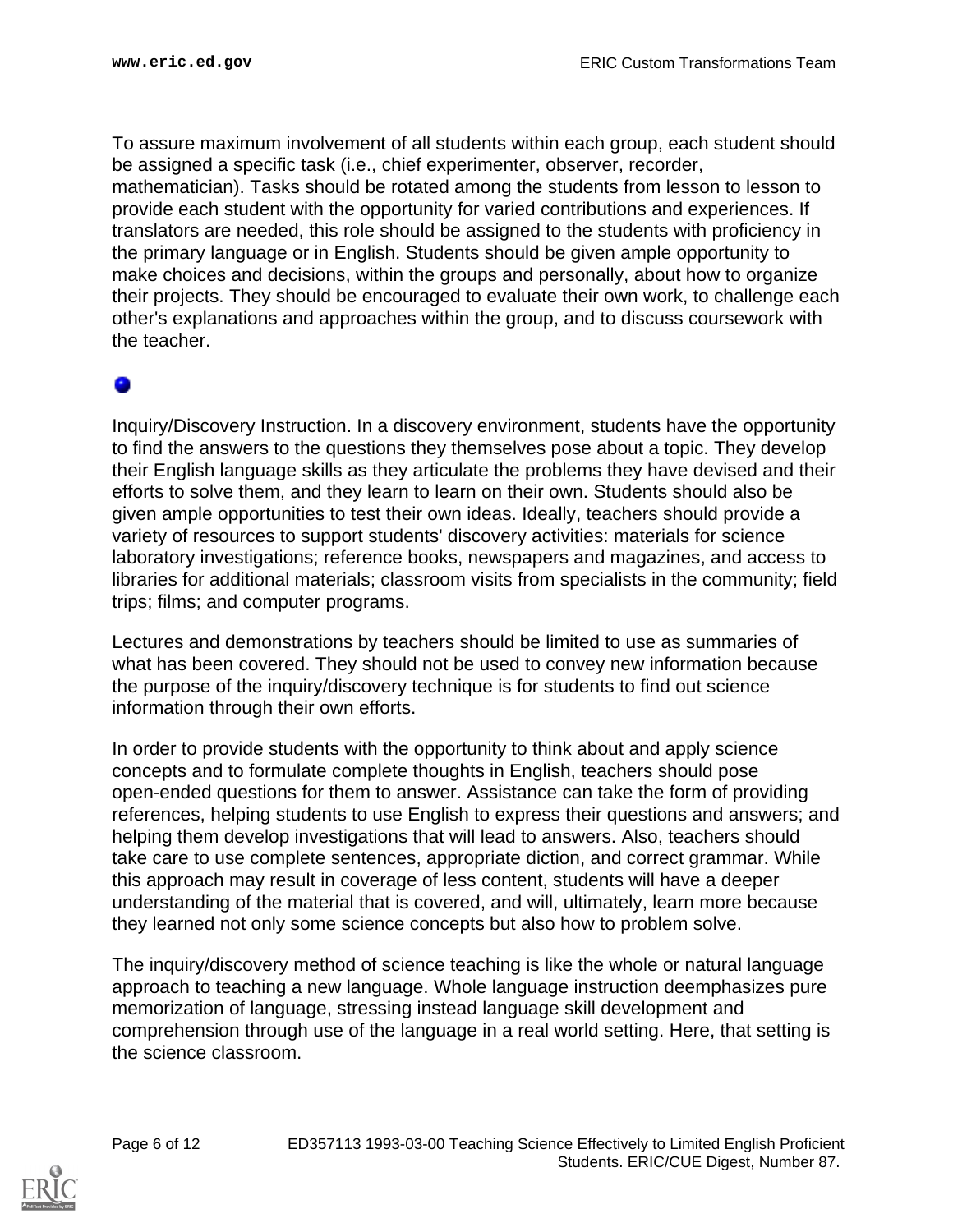It should be noted that the more traditional way of teaching science is the lecture/discussion method, where teachers tell the students what they are to learn, and then ask them to answer questions about what they heard, frequently providing the answers themselves if students don't respond quickly enough. This approach limits the learning experience for all students, for it gives them very little opportunity to discuss issues, solve problems, or ask their own questions, and, thus, to develop thinking skills. It is even less effective for LEP students since it is more dependent on students' understanding of what the teacher says, and it provides few occasions for students to speak, and, thus, practice their English skills.

# <span id="page-6-0"></span>CURRICULUM

As discussed above, curricula should help students understand the ways that science exists in their lives and promote English language proficiency. Coursework can expand students' learning potential in ways such as these:

### 0

Integrating Science and Mathematics Teaching. As students pose and solve science problems, they will naturally require use of mathematics, so combining instruction in both subjects, along with English language skills development, reinforces learning of each. It is especially important for students to use mathematics to answer questions arising from their coursework; solving math problems they themselves have created will help them better appreciate math's practical usefulness. Further, integration of science, mathematics, and English language learning obviates the need for the common and fragmented English as a Second Language or remedial math "pull-out" instruction that is less effective and stigmatizing for students.

### ۰

Instructing with Computers. Science and mathematics learning is an excellent context for teaching the computer skills likely to be needed in the work world. Computers can simulate ideas that otherwise are very abstract and, thus, difficult to understand, and experiences and experiments too dangerous to engage in firsthand or requiring unavailable resources. Computers should not be used to substitute totally for hands-on experiences, however, for students need to see at least some science in action for it to be meaningful to them. Moreover, research has shown that computer instruction is most effective after students have had some real experiences.

### IMPLEMENTING THE INNOVATIONS

Teacher Training. Since most teachers are educated to use the lecture/discussion

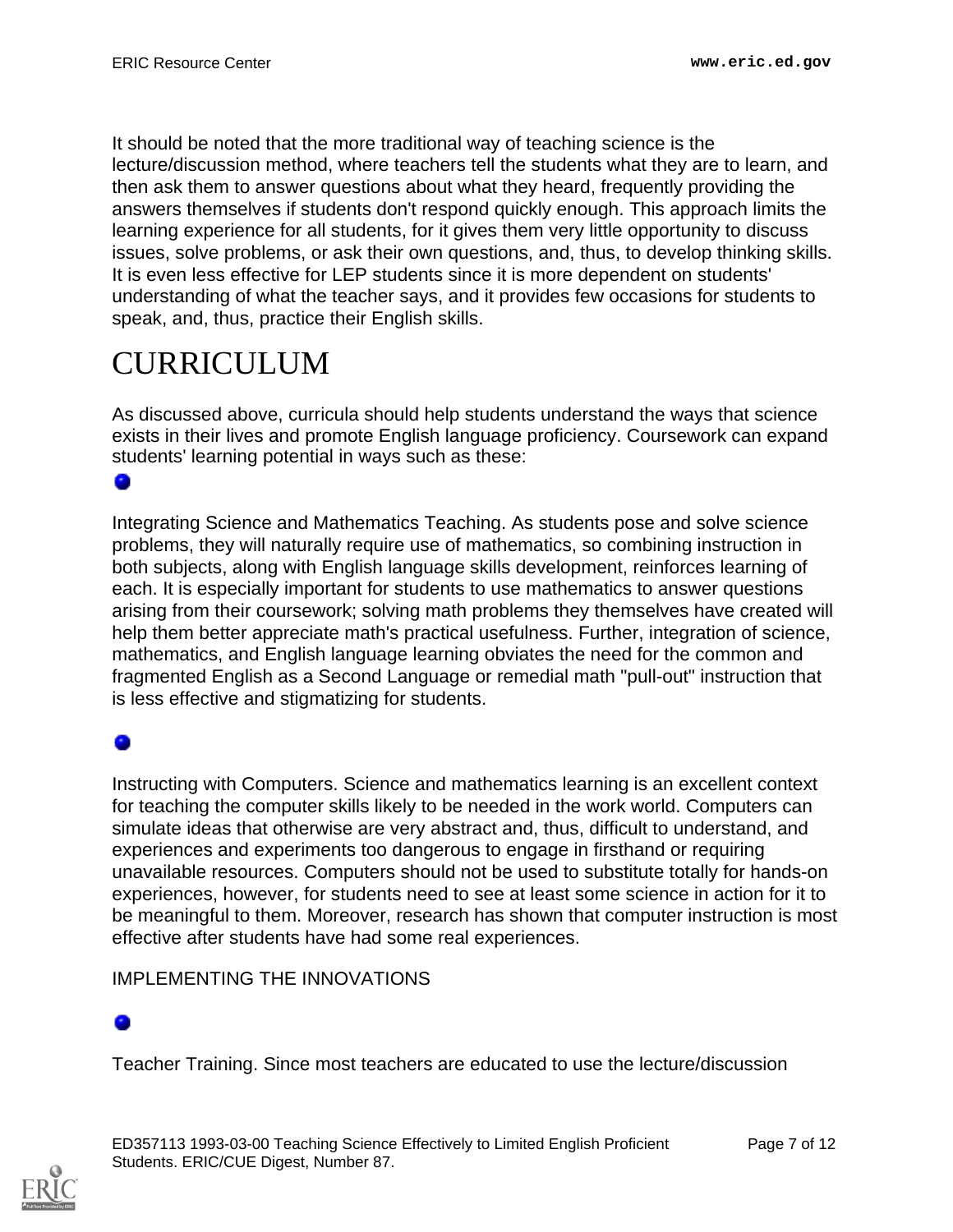instructional method, to help them switch to an emphasis on inquiry/discovery, they should be provided with inservice training, and, perhaps, with mentors who are already skilled in the method. The National Science Foundation is supporting training and enhancement programs to help teachers master the method.

Curriculum. New curriculum materials based on the inquiry/discovery method are currently being developed, some with support from the National Science Foundation. Old curricula should be reviewed to determine whether the English language readability level is too high for LEP students, and revised as necessary.

Parent Involvement. Additional parent involvement may be required as parents are asked to provide materials and references at home, and to accompany their children's classes on field trips.

Assessment. A substantial effort to revise approaches to assessing students is underway nationally, for reasons that include bias in traditional assessments against LEP and other minority students. Traditionally, multiple choice standardized tests and poorly constructed classroom tests have measured students' ability to memorize science facts rather than their ability to understand and apply them. LEP students usually receive low scores on such tests, and, as a result, they are unlikely to continue their science education. Thus, use of testing as a "gatekeeper" to determine which students are permitted to pursue advanced science studies must be eliminated if LEP students are to have such access.

## <span id="page-7-0"></span>REFERENCES

American Association for the Advancement of Science. (1992). Stepping into the future: Hispanics in science and engineering. Washington, DC: Author. Damon, W. (1990, Spring). Reconciling the literacies of generations. Daedalus, 119(2). (ED 335 968)

Glenn, C. (1992, January). Educating the children of immigrants. Phi Delta Kappan, 73(5), 404-408.

Harman, S. (1992). How the basal conspiracy "got us surrounded." The Education Digest, 58(1), 43-45.

Haycock, K., & Duany, L. (1991, January). Developing the potential of Latino students.

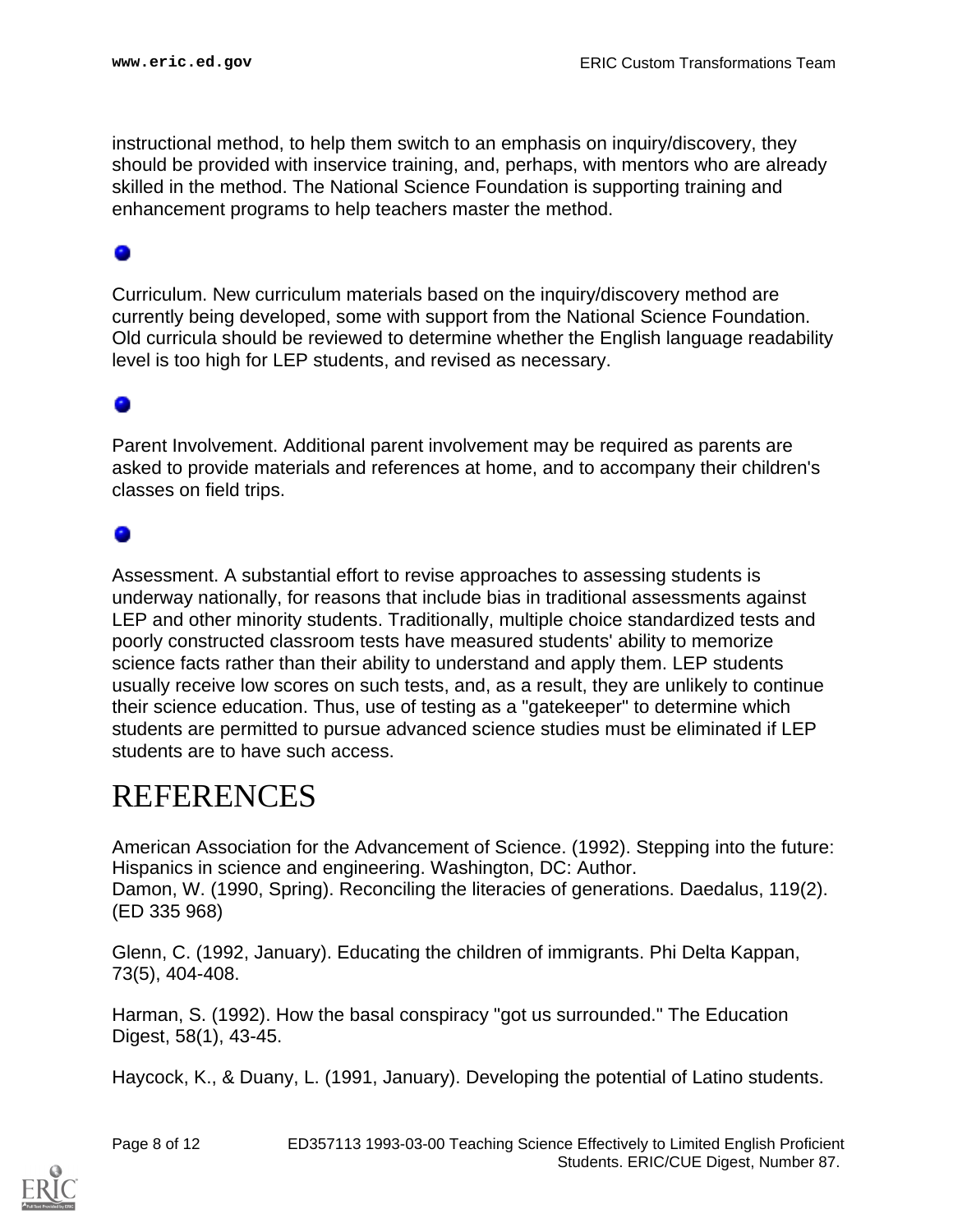Principal, 70(3), 25-27. (EJ 419 922)

Kessler, C., & Quinn, M. E. (1981). Consequences of bilingualism in a science inquiry program. Paper presented at the annual meeting of the Southwest Educational Research Association, Dallas, January 29-31. (ED 203 721)

Kulm, G., & Malcolm, S. M. (Eds.). (1991). Science assessment in the service of reform. Washington, DC: American Association for the Advancement of Science. (ED 342 652)

Lemke, J. (1990). Talking science: Language, learning and values. Norwood, NJ: Ablex.

Mills, H., & Clyde, J. A. (Eds.). (1990). Portraits of whole language classrooms: Learning for all ages. Portsmouth, NH: Heinemann.

Mulhauser, F. (1990, March). Reviewing bilingual education research for Congress. The Annals of the American Academy of Social Science, 508, 107-118.

Mitchell, R. (1992). Testing for learning: How new approaches to evaluation can improve American schools. New York: The Free Press.

National Council of Teachers of Mathematics, Commission on Standards for School Mathematics. (1989). Curriculum and evaluation standards for school mathematics. Reston, VA: Author.

National Science Foundation, National Science Board. (1990). Science and engineering indicators--1991 (10th ed.). Washington, DC: Author. (ED 344 780)

National Science Foundation. (1990). Models of excellence. Washington, DC: Author.

National Science Resources Center. (1989). Science and technology for children. Washington, DC: Carolina Biological Supply Company.

Oakes, J. (1990). Multiplying inequalities: The effects of race, social class, and tracking on opportunities to learn mathematics and science. Santa Monica: RAND Corporation. (ED 329 615)

Oakes, J. (1990). Lost talent: The underrepresentation of women, minorities and disabled persons in science. Santa Monica: RAND Corporation. (ED 318 640)

Office of Technology Assessment. (1992). Testing in American schools: Asking the right questions. Washington, DC: U.S. Government Printing Office. (ED 340 770)

Ogbu, J. (1983, June). Minority status and schooling in plural societies. Comparative Education Review, 27(2), 168-190. (EJ 284 407)

Sutman, F., Allen, V. F., & Shoemaker, F. (1986). Learning English through science: A

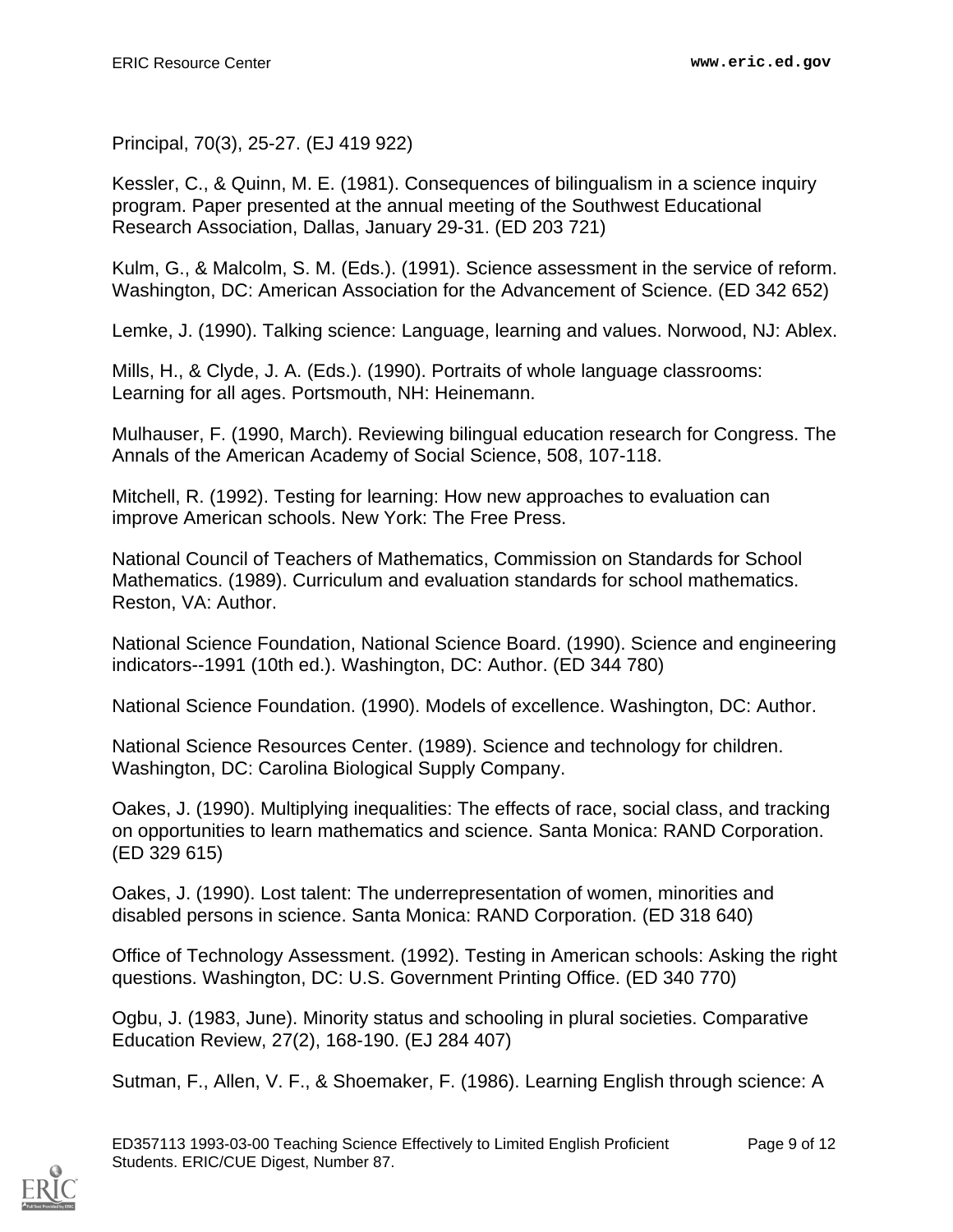guide to collaboration for science teachers, English teachers, and teachers of English as a second language. Washington, DC: National Science Teachers Association.

U.S. Department of Education, Office of the Secretary. (1991). The condition of bilingual education in the nation: A report to the Congress and the President. Washington, DC: Author. (ED 335 945)

Von Glaserfeld, E. (1988). Cognition, construction of knowledge and teaching. Washington, DC: National Science Foundation. (ED 294 754)

### INSTRUCTIONAL MATERIALS

American Association for the Advancement of Science. (1992). Proyecto Futuro: Science and mathematics activities in English and Spanish. Washington, DC: Author.

Azios, M., et al. (1975). Teaching English as a second language: A handbook for science. Curriculum Bulletin Number 75CBM5, Secondary Level. Houston: Houston Independent School District. (ED 176 530)

Bybee, R. W. (1989). Science and technology education for the elementary years: Frameworks for curriculum and instruction. Washington, DC: National Center for Improving Science Education.

Chang, S., & Quinones, J. (1978). Bilingual-bicultural curriculum guide (science) for grade three. Hamden: Hamden-New Haven Cooperative Education Center. (ED 209 018)

Chellapan, K. (1985). Language through science and science through language: An integrated approach. Paper presented at a regional seminar of the SEAMEO Regional Language Centre, Singapore, April 22-26. (ED 262 614)

DeAvila, E. A., & Cohen, E. (1986). Finding out/Descubrimiento (Teacher's Resource Guide). Northvale, NJ: Santillana.

DeLucci, L., Malone, L., & Lowery, L. (1990). Full option science system. Berkeley: University of California, Berkeley, Lawrence Hall of Science.

Fradd, S., & Weismantel, J. (1989). Meeting the needs of culturally and linguistically different students: A handbook for educators. Boston: Little Brown.

Hafner, A. L., & Green, J. S. (1992). Multicultural education and diversity: Providing information to teachers. Paper presented at the annual meeting of the American Association of Colleges for Teacher Education, San Antonio, February 25-28. (ED 342 762)

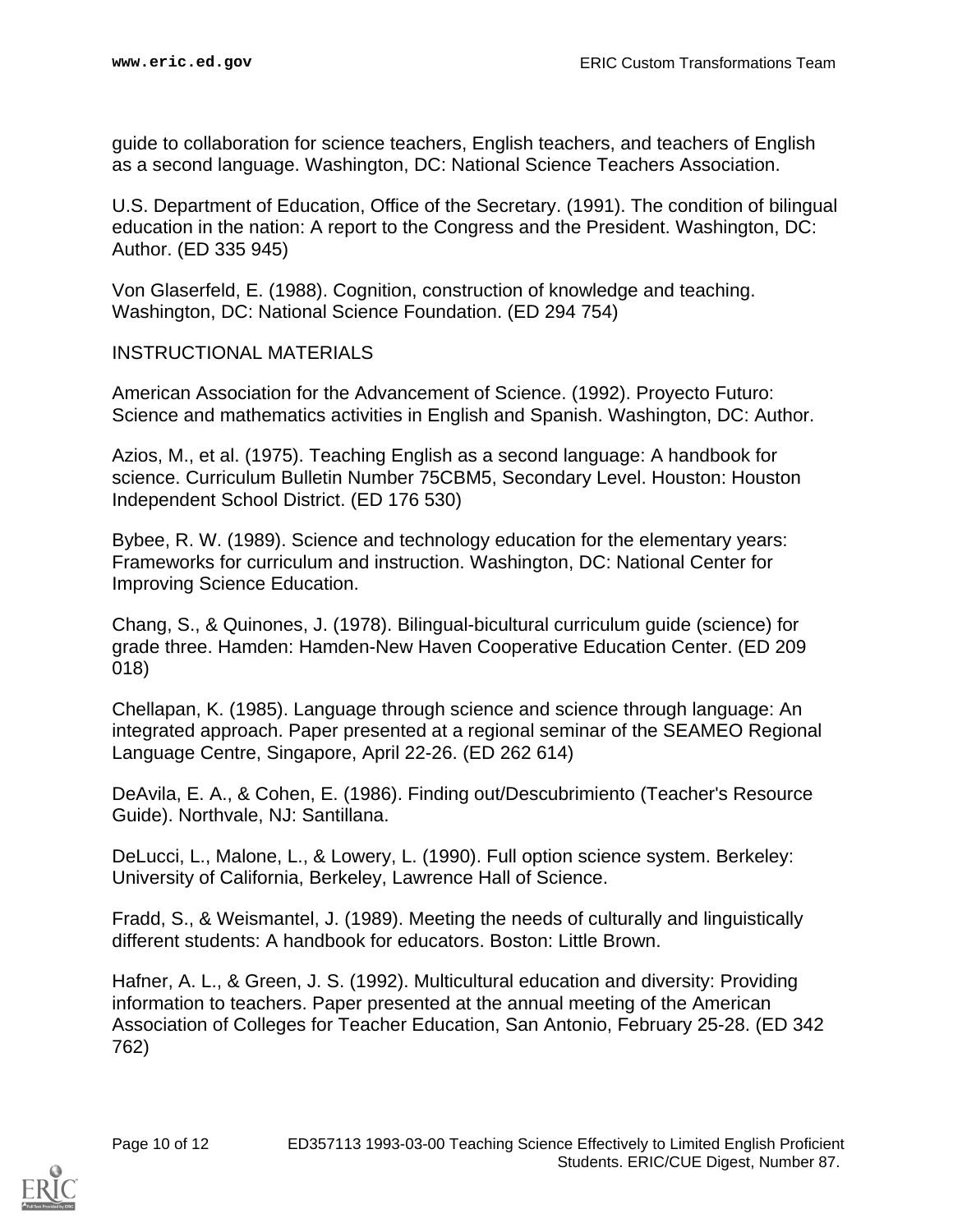Julyan, C. (1989, October). National Geographic kids network: Real science in the elementary classroom. Classroom Computer Learning, 10(2), 30-33, 35-36, 38, 40-41. (EJ 403 017)

Pierce, L. V. (1987). Cooperative learning: Integrating language and content-area instruction. Wheaton, MD: National Clearinghouse for Bilingual Education.

Salt Lake City School District. (1992). SMILES (Senior Motivators in Learning and Educational Services). Salt Lake City: Author. (ED 346 983)

Rosebery, A. S., Warren, B., & Conant, F. R. (1990). Cheche Konnen: Appropriating scientific discourse: Findings from language minority classrooms. Cambridge: BBN Labs. (ED 326 058)

Sutman, F., Bruce, M., May, P., Conaghy, R., & Nolt, S. (1990). All about magnets: An IALS teachers' guide. Philadelphia: Temple University, Curriculum, Instruction, Technology, and Education Department.

University of California, Berkeley, Lawrence Hall of Science. (1991). A parent's guide to great explorations in math and science. Berkeley: Author.

-----

This Digest was developed by the ERIC Clearinghouse on Urban Education with funding from the Office of Educational Research and Improvement, U.S. Department of Education, under contract no. RI88062013. The opinions expressed in this Digest do not necessarily reflect the position or policies of OERI or the Department of Education.

**Title:** Teaching Science Effectively to Limited English Proficient Students. ERIC/CUE Digest, Number 87.

**Document Type:** Information Analyses---ERIC Information Analysis Products (IAPs) (071); Information Analyses---ERIC Digests (Selected) in Full Text (073);

**Available From:** ERIC Clearinghouse on Urban Education, Teachers College, Box 40, Columbia University, New York, NY 10027 (free).

**Descriptors:** Bilingual Education, Cooperative Learning, Curriculum Development, Discovery Learning, Educational Discrimination, Elementary School Students, Elementary Secondary Education, English (Second Language), Equal Education, Inquiry, Inservice Teacher Education, Limited English Speaking, Parent Participation, Science Instruction, Second Language Instruction, Secondary School Students, Teaching Methods, Thinking Skills **Identifiers:** ERIC Digests

###